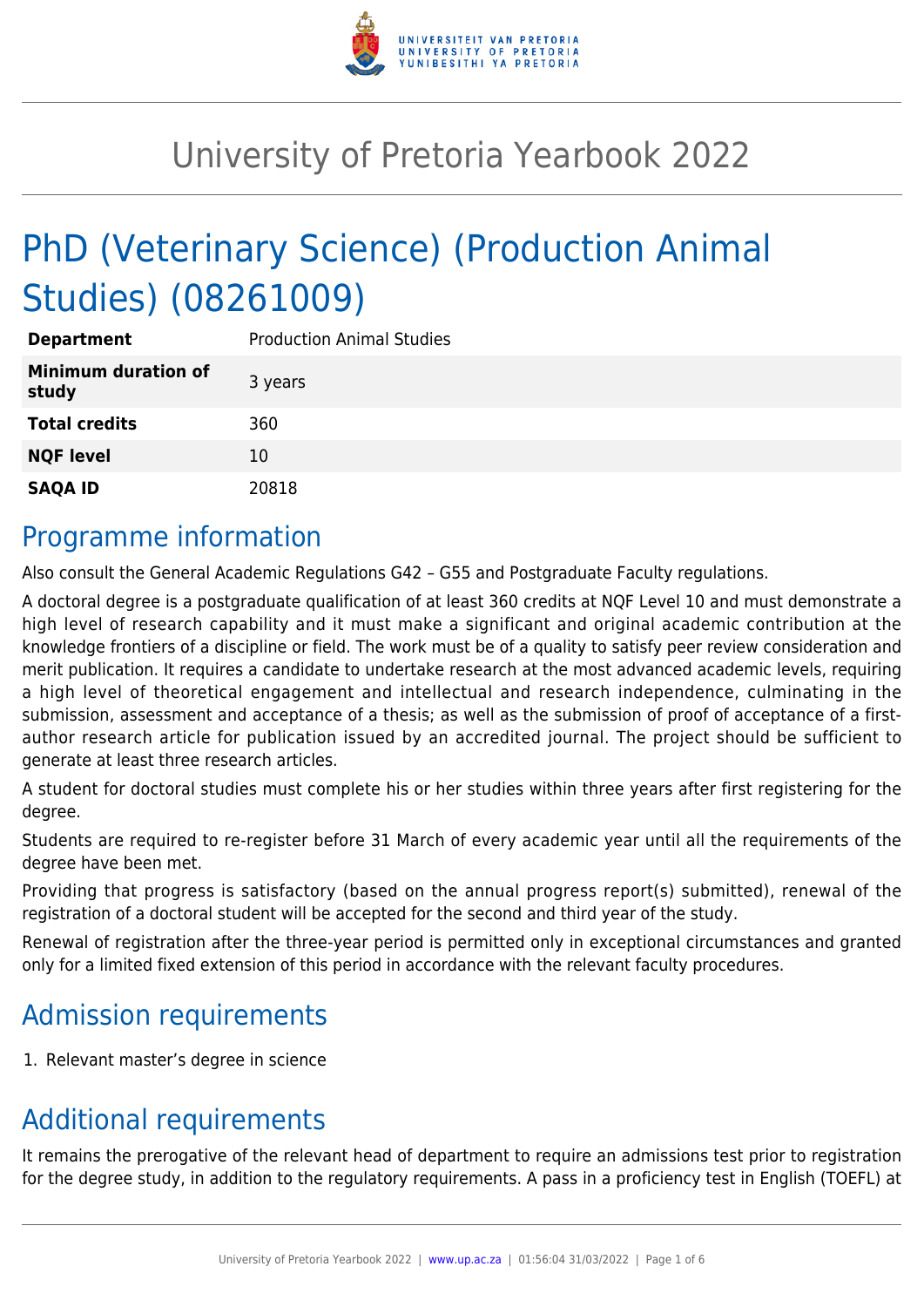

an acceptable level may also be required, especially in the case of international candidates.

# Examinations and pass requirements

Also consult the General Academic Regulations G50

The degree is conferred by virtue of the successful completion of a thesis as well as the submission of proof of acceptance of a first-author research article for publication issued by an accredited journal. The thesis must contain proof of a candidate's ability to conduct original research that contributes to the development of new knowledge and expertise.

A thesis is submitted to the Head: Student Administration, before the closing date for the relevant graduation ceremonies as announced annually (i.e. 31 October or 31 March to qualify for the Autumn- or Spring graduation, respectively), after permission is granted by the supervisor and co-supervisor(s). (Also consult the General Academic Regulation G50 with regard to the submission and technical editing of the thesis).

If a thesis is submitted after the due date specified above, the student takes the risk that the examination of the thesis may be delayed and the student will not be considered for the graduation concerned. A student will only be allowed to graduate if the student has successfully complied with all the requirements for the particular programme.

The thesis will be evaluated by three examiners (for the appointment of the examination panel, consult the General Academic Regulations G50.4.1).

A specific mark for the thesis is not allocated, but the examiner's report should clearly state the recommendation that the thesis be accepted or rejected. Reasons must be provided should the recommendation be that the thesis be rejected.

#### **Faculty PhD Celebration:**

Candidates will be invited immediately prior to their graduation to showcase their work to the faculty, friends and family that they've invited to the event. The faculty will cater for this event and ensure that students and senior management are available for photographic opportunities. Students will be required to be in formal academic attire for the event. It is also recommended, where possible, that supervisors, and faculty management also be in formal academic attire for the event.

#### **Compliance with degree requirements and degree privileges**

Also consult the General Academic Regulation G54.

- i. A doctoral degree will be conferred on a student only after the successful completion of every requirement of each component of the relevant degree programme, including the submission and successful evaluation of the thesis, proof of acceptance of a research publication in an accredited journal, as well as compliance with all the requirements for the particular programme.
- ii. A doctoral degree, including a doctoral degree by virtue of publications, is not deemed to be completed if the electronic version of the thesis or other research-relevant output has not been submitted to the relevant faculty administration prior to the date of closure of the graduation/finalist list for the forthcoming graduation ceremony.
- iii. No one is entitled to any privileges pertaining to a doctoral degree, or a doctoral degree by virtue of publications, before the qualification has been conferred on him or her at a graduation ceremony.
- iv. A doctoral degree, including a doctoral degree by virtue of publications, is not conferred with distinction.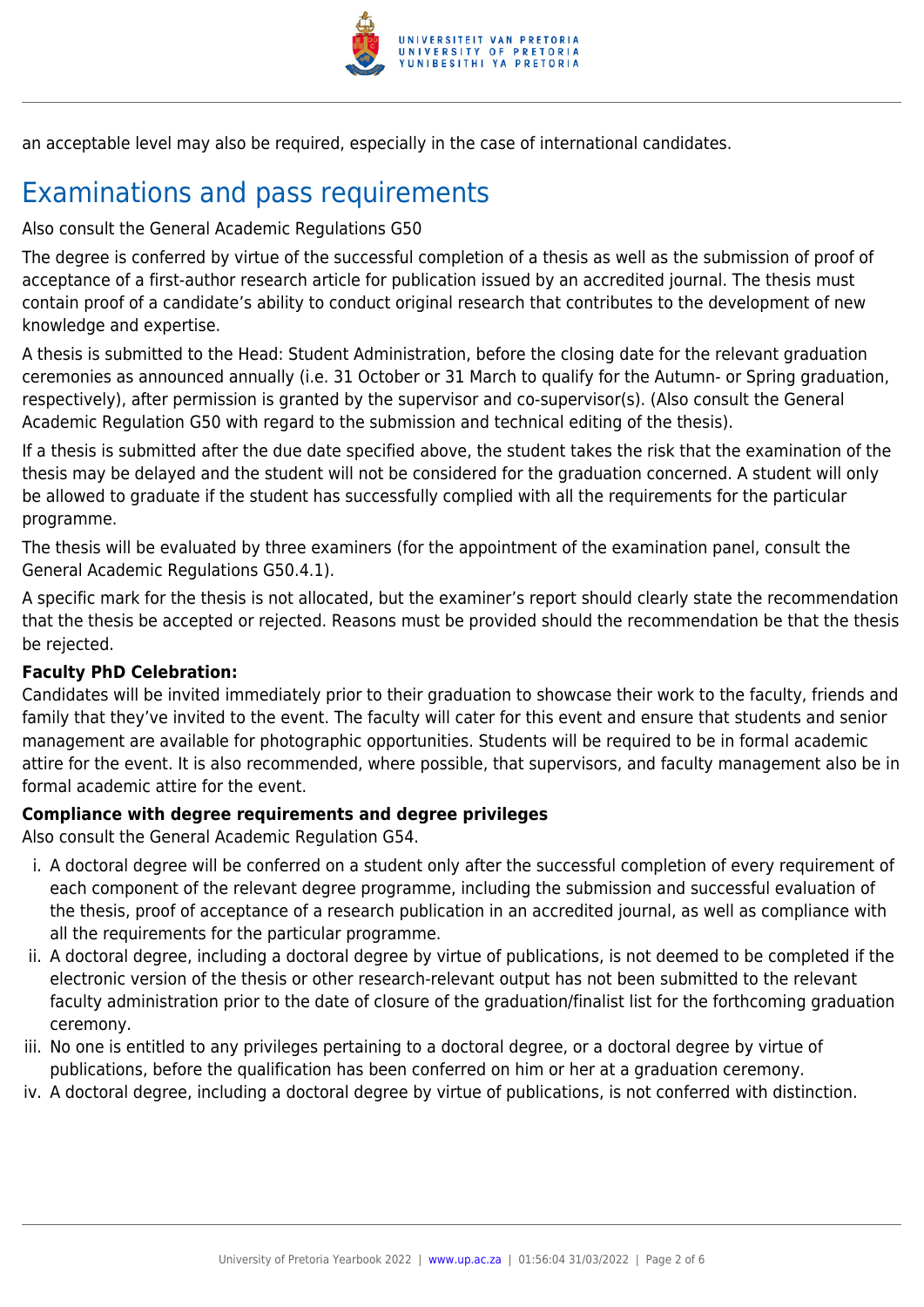

# Research information

Also consult the General Academic Regulations G50.

The main objective of doctoral studies is to enable the candidate to undertake original research that contributes to the development of new knowledge and expertise in all its semi-fractions, under supervision. The basic requirements and expectations of a PhD at the Faculty are:

- i. That the project should have been planned, executed and the results written up by the candidate.
- ii. The findings should make an original, meaningful contribution to science.
- iii. The project should be sufficient to generate three research articles of which at least one must be published to comply with the degree requirements. It is recommended that the second article has been submitted for publication and the third to be in draft format when the thesis is submitted for examination.
- iv. Please note that explicit hypothesis-testing, i.e. experimental work is not necessarily mandatory.

The research topic will be determined in consultation with the supervisor and the relevant head of department, following which the research projects will be approved in terms of Faculty guidelines and the General Regulations. Each candidate must satisfy the relevant head of department that he or she is working at an institution with the necessary facilities, to enable him or her to complete the work as required for the degree, satisfactorily.

Research undertaken by a doctoral student is conducted in accordance with the University's Code of ethics for scholarly activities. All research proposals must be submitted for ethics clearance/approval/exemption to the relevant faculty research and/or research ethics committee. Faculty research ethics committees have the authority to consider and approve or reject research proposals within the guidelines of the general policy.

#### **Retention and preservation of research data**

Also consult the General Academic Regulation G50.

The data generated through research conducted at the University of Pretoria must be managed in accordance with the Research Data Management policy and the related Research Data Management procedure. The policy enables the verification of the research and is aimed at the protection of students, researchers, principal investigators and the University against a variety of disputes concerning published or patented research, and the retention of detailed research records for later access.

Non-disclosure of the contents of a study (Embargo): Where part or all of the contents of the doctoral study must remain confidential, the supervisor will be required to submit an application in writing to the Faculty Postgraduate and Research committee stating the grounds for such a request and indicating the duration of the period of confidentiality. This period would normally not exceed 2 (two) years. The committee considers the application and either approves it or refers it back to the supervisor. The faculty must keep record of the decisions and the embargo, and the information must be shared with the Department of Library Services.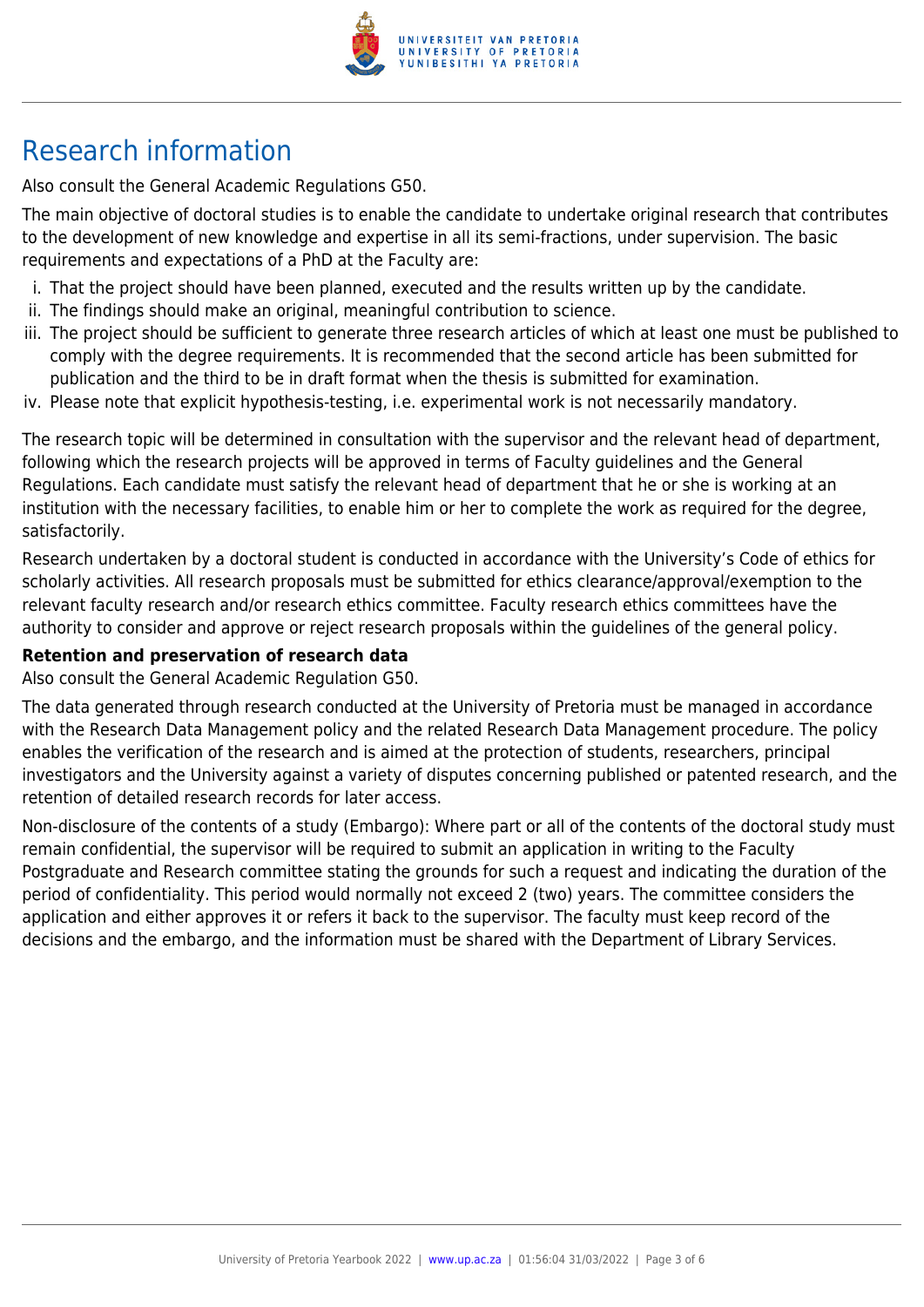

# Curriculum: Year 1

**Minimum credits: 120**

#### **Core modules**

#### **Thesis: Production animal studies 905 (VWE 905)**

| <b>Module credits</b>         | 360.00                           |
|-------------------------------|----------------------------------|
| <b>NQF Level</b>              | 10                               |
| <b>Prerequisites</b>          | No prerequisites.                |
| <b>Language of tuition</b>    | Module is presented in English   |
| <b>Department</b>             | <b>Production Animal Studies</b> |
| <b>Period of presentation</b> | Year                             |
|                               |                                  |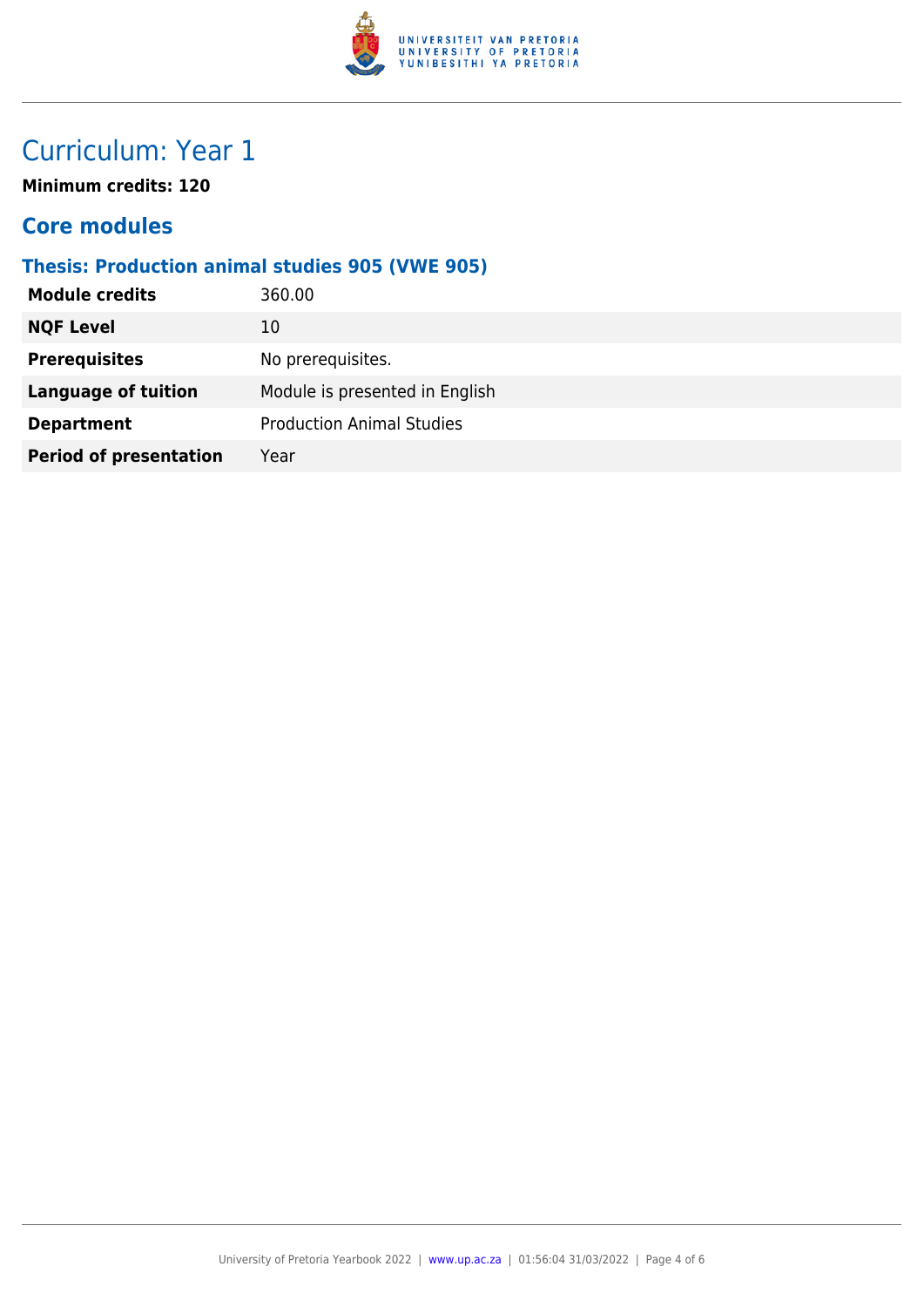

# Curriculum: Year 2

**Minimum credits: 120**

#### **Core modules**

#### **Thesis: Production animal studies 905 (VWE 905)**

| <b>Module credits</b>         | 360.00                           |
|-------------------------------|----------------------------------|
| <b>NQF Level</b>              | 10                               |
| <b>Prerequisites</b>          | No prerequisites.                |
| <b>Language of tuition</b>    | Module is presented in English   |
| <b>Department</b>             | <b>Production Animal Studies</b> |
| <b>Period of presentation</b> | Year                             |
|                               |                                  |